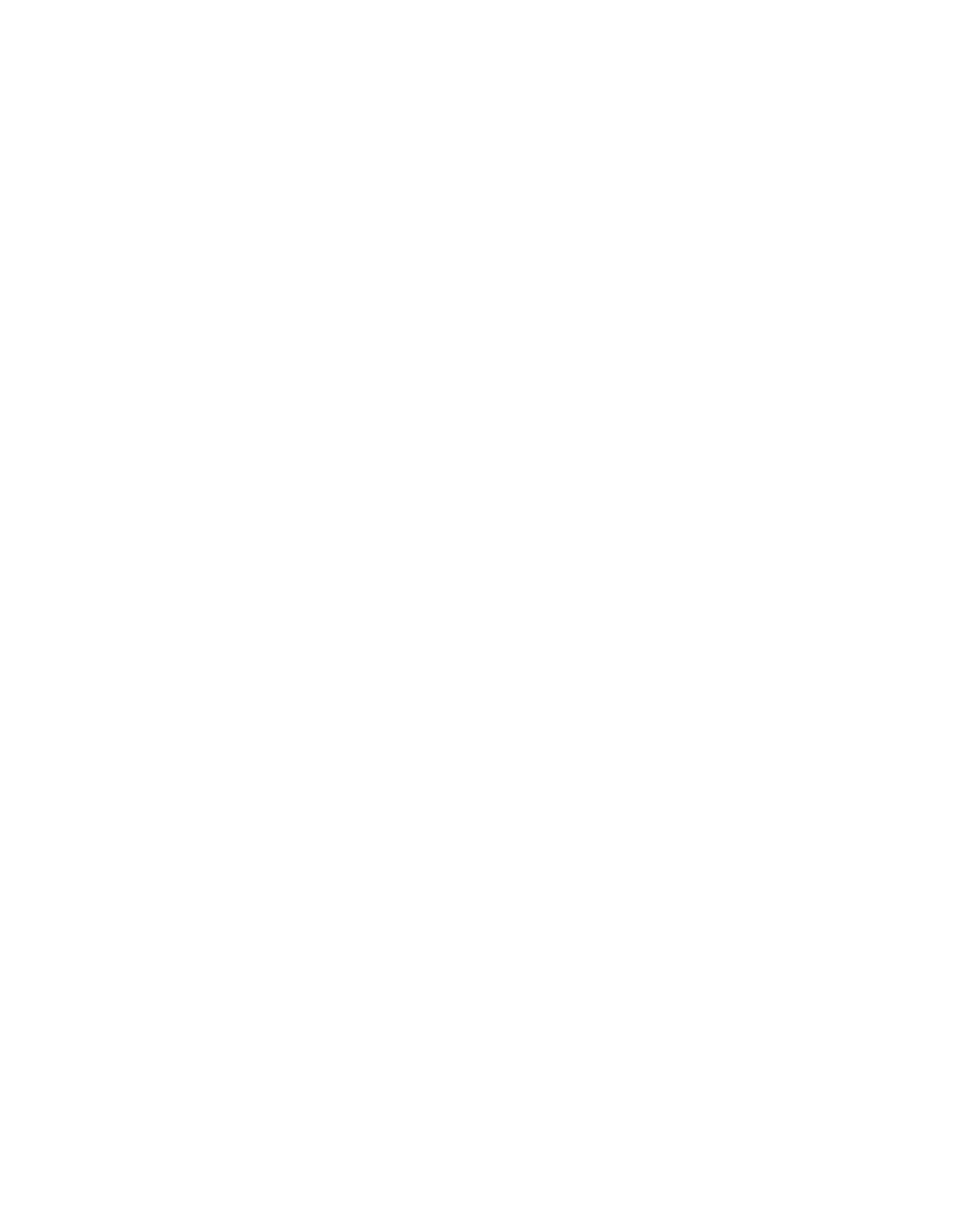# **CHAPTER 9 – BUILDING REGULATIONS**

# **Article 1 – Building Permits**

#### <span id="page-2-2"></span><span id="page-2-1"></span><span id="page-2-0"></span>**SECTION 9-101: APPLICATION**

A. Any person desiring to commence or proceed to erect, construct, repair, enlarge, demolish, or relocate any building or dwelling or cause the same to be done shall file with the city clerk an application for a building permit. The application shall be in writing on a form to be furnished by the clerk. Every such application shall set forth the legal description of the land upon which the construction or relocation is to take place, the nature of the use or occupancy, the principal dimensions, the estimated cost, the names of the owner and contractor, and such other information as may be requested thereon.

B. The application, plans, and specifications filed with the city clerk shall be checked and examined by the utilities superintendent and if they are found to be in conformity with the requirements of this chapter and all other ordinances applicable thereto, the utilities superintendent or city administrator shall be authorized to issue the said applicant a permit upon payment of the permit fee set by resolution of the City Council and kept on file in the office of the city clerk. Standard permit fees shall, however, apply only in the case of on-time (before construction) filings. Any application filed after construction has commenced shall pay a fee that is four times the standard fee.

C. Whenever there is a discrepancy between permit application procedures contained herein and those contained in any building code adopted by reference, the provisions contained herein shall govern.

(Neb. Rev. Stat. §§17-130 through 17-132, 17-550, 17-1001) (Ord. No. 2002-965, 7/15/02)

#### <span id="page-2-3"></span>**SECTION 9-102: LIMITATION**

If the work for which a permit has been issued shall not have begun within six months of the date thereof or if the construction is discontinued for a period of six months, the permit shall be void. Before work can be started or resumed, a new permit shall be obtained in the same manner and form as an original permit.

### <span id="page-2-4"></span>**SECTION 9-103: INFORMATION TO COUNTY ASSESSOR**

Whenever a building permit is issued for the erection, alteration, or repair of any building within the city's jurisdiction, a summary of the information on such permit shall be sent to the county assessor by the city clerk. (Neb. Rev. Stat. §§18-1743)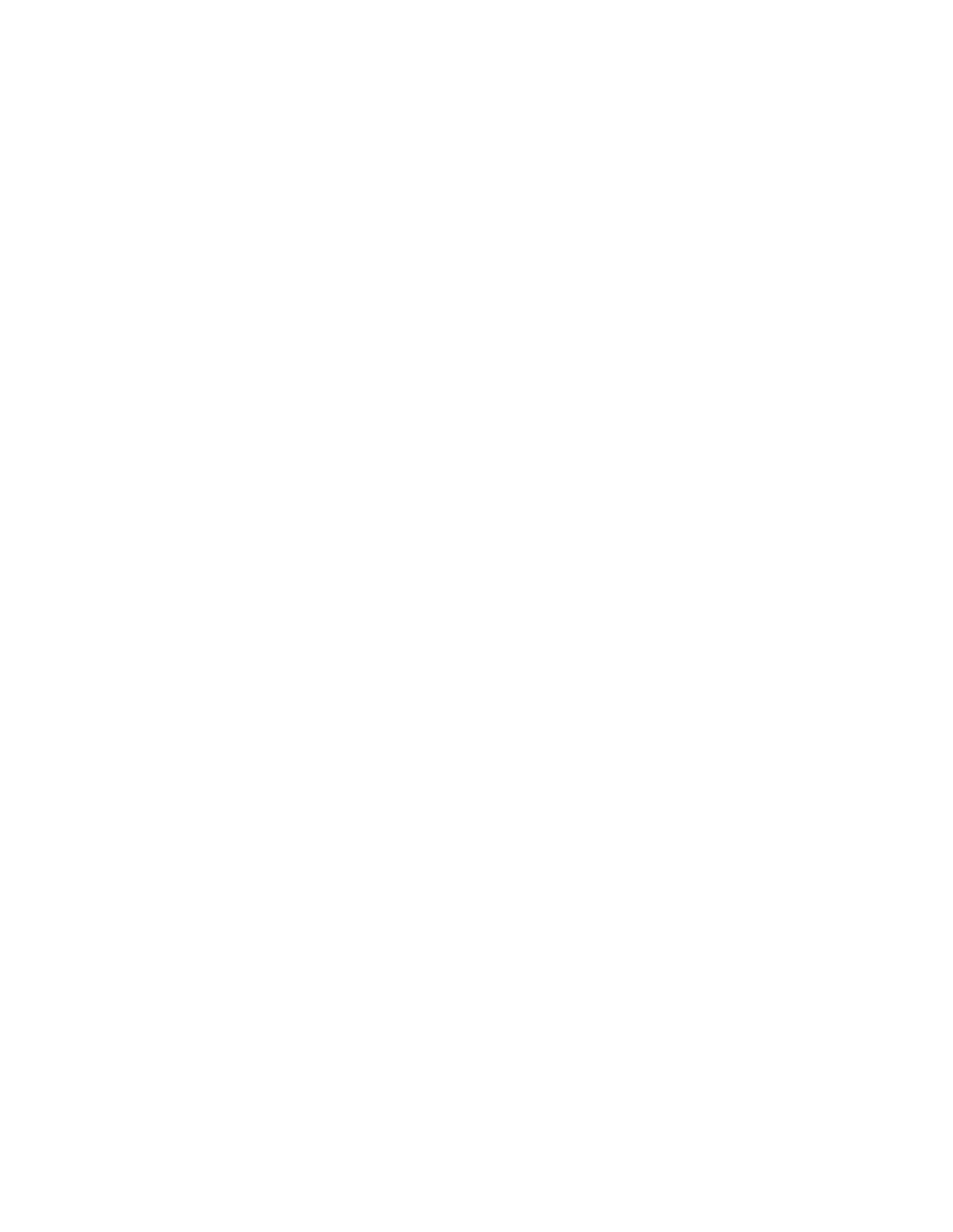# **Article 2 – Building Moving**

#### <span id="page-4-1"></span><span id="page-4-0"></span>**SECTION 9-201: REGULATIONS**

A. It shall be unlawful for any person, firm, or corporation to move any building or structure within the city without a written permit to do so. Application may be made to the city clerk and shall include the present and future location of the building to be moved, the proposed route, the equipment to be used, proof of current, sufficient liability insurance, and such other information as the City Council may require. The application shall be accompanied by a certificate issued by the county treasurer to the effect that all provisions regulating the moving of buildings have been complied with on the part of the owner of the real estate upon which the said building is presently located. The city clerk shall refer the said application to the utilities superintendent for approval of the proposed route over which the said building is to be moved. Upon said approval, the clerk shall then issue the said permit; provided, a good and sufficient corporate surety bond, check, or cash in an amount set by the council and conditioned upon moving said building without doing damage to any private or city property is filed with the clerk prior to the granting of any permit.

B. No moving permit shall be required to move a building that is 10 feet wide or less, 20 feet long or less and, when in a position to move, 15 feet high or less.

C. In the event it will be necessary for any licensed building mover to interfere with poles, wires, gas mains, pipelines, and other appurtenances, the company or companies owning, using, or operating the said appurtenances shall, upon proper notice of at least 24 hours, be present and assist by disconnecting the said poles, wires, gas mains, pipelines, and other appurtenances relative to the building moving operation. All expense of the said disconnection, removal, or related work shall be paid in advance by the licensee unless such disconnection or work is furnished on different terms as provided in the said company's franchise.

D. Whenever the moving of any building necessitates interference with a water main, sewer main, pipes, or wire belonging to the city, notice in writing of the time and route of the said building moving operation shall be given to the utilities superintendent, who shall proceed on behalf of the city and at the expense of the mover to make such disconnections and do such work as is necessary. See also Section 7- 408 in regard to the electric system.

(Neb. Rev. Stat. §§60-6,288 to 60-6,294, 60-6,296)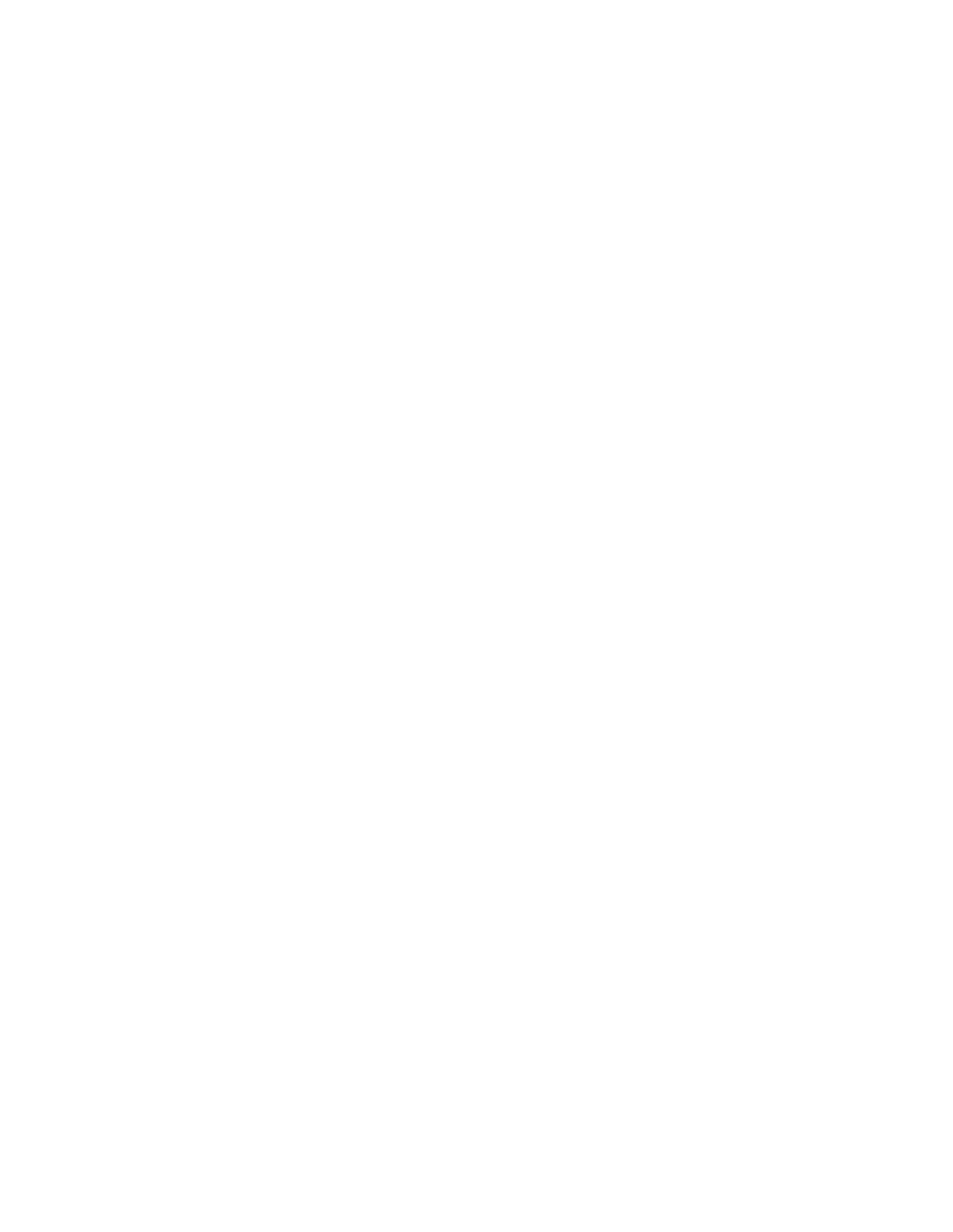# **Article 3 – Codes Adopted**

#### <span id="page-6-1"></span><span id="page-6-0"></span>**SECTION 9-301: BUILDING CODE; ADOPTED BY REFERENCE**

The International Building Code (IBC), Chapter 13 of the 2009 edition and all but such chapter of the 2012 edition, published by the International Code Council, is hereby incorporated by reference, in addition to all amendments, as though printed in full herein insofar as said code does not conflict with state statutes. One copy of the International Building Code as described above shall be on file at the office of the city clerk, available for public inspection during office hours. The provisions of the building code shall be controlling throughout the city and throughout its zoning jurisdiction. (Neb. Rev. Stat. §§17-1001, 18-132, 19-902, 19-922)

### <span id="page-6-2"></span>**SECTION 9-302: PLUMBING CODE; ADOPTED BY REFERENCE**

To provide certain minimum standards, provisions and requirements for safe and stable installation, methods of connection and uses of materials in the installation of plumbing and heating, the 2015 National Standard Plumbing Code, published by the Plumbing-Heating-Cooling Contractors Assn., is hereby incorporated by reference, in addition to all amendments, as though printed in full herein insofar as said code does not conflict with state statutes. One copy of the National Standard Plumbing Code shall be on file at the office of the city clerk, available for public inspection during office hours. The provisions of the plumbing code shall be controlling throughout the city and throughout its zoning jurisdiction. (Neb. Rev. Stat. §§17-1001, 18-132, 19-902, 19- 922)

#### <span id="page-6-3"></span>**SECTION 9-303: ELECTRICAL CODE; ADOPTED BY REFERENCE**

The 2017 edition of the National Electrical Code, as recommended by the National Fire Protection Association, is hereby adopted and incorporated by reference, in addition to all amendments, as though printed in full herein insofar as said code does not conflict with state statutes. One copy of the current electrical code shall be on file at the office of the city clerk, available for public inspection during office hours. The provisions of the electrical code shall be controlling throughout the city and throughout its zoning jurisdiction. (Neb. Rev. Stat. §§17-1001, 18-132, 19-902, 19-922)